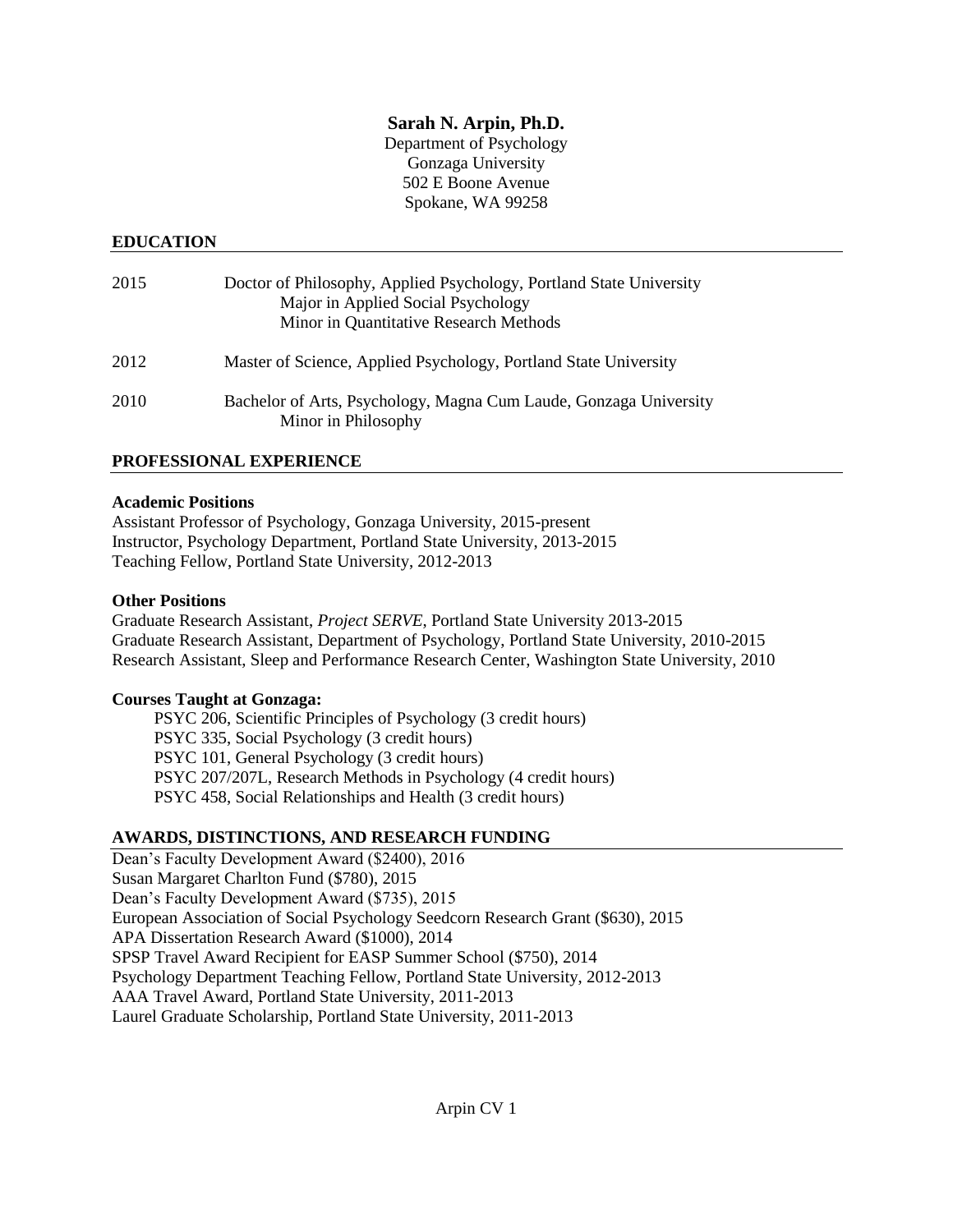#### **PUBLICATIONS**

#### **Peer-Reviewed Journal Articles:**

**Arpin, S. N.**, Froehlich, L., Lantian, A., Rudert, S., Stelter, M. (forthcoming). When "we" or "they" exclude others: Attributing and evaluating ostracism observed in ingroups and outgroups. *Comprehensive Results in Social Psychology.*

**Arpin, S. N.**, Mohr, C. D, & Brannan, D. (2015). Having friends and feeling lonely: A daily process examination of transient loneliness, drinking behavior, and the influence of interpersonal relationships. *Personality and Social Psychology Bulletin.*

Mohr, C. D., **Arpin, S. N.** & McCabe, C. (2015). Daily affect variability and context-specific consumption. *Drug and Alcohol Review.* 

Mohr, C., **Arpin, S**., McCabe, C., & Haverly, S. (2016). Capitalization and alcohol use: A moderated mediation model of relationship status, positive-event disclosure, drinking motives and alcohol consumption. *Journal of Social and Clinical Psychology.*

Sinclair, R., Cheung, J., **Arpin, S.,** & Mohr, C. (2015). Personal Benefits of Strong Organizational and Community Ties: Well-being, Engagement and Retention. Special issue of the *Journal of Community Psychology: Organizational Theory in Community Contexts.*

#### **Book Chapters:**

McCabe, C. M**., Arpin, S. N.** & Mohr, C. D. (2015). Perceived Responsiveness, Stress, and Coping in the Workplace. In A. Stamatios Antoniou & C. Cooper (Eds.) *Coping, Personality and the Workplace: Responding to Psychological Crisis and Critical Events*. Gower Publishing.

### **Other Publications/Technical Reports:**

**Arpin, S. N.** (2014). Epistemology and Methods in Social Psychology: Workshop Five Report. *European Bulletin of Social Psychology*, *26*(2), pp. 54-57.

### **Manuscripts under review:**

**Arpin S. N.**, & Mohr, C.D. (under review). Experimental investigation of loneliness and the perceived provision and receipt of responsive behavior within capitalization interactions. *Personality and Social Psychology Bulletin***.**

Bartlett, M. Y., Valdesolo, P., & **Arpin, S. N**. (under review). The most powerful may be the most grateful: Self-esteem links power and gratitude. *Social Psychological and Personality Science.*

### **Manuscripts in preparation:**

**Arpin, S. N.**, Mohr, C. D., Starkey, A., Haverly, S., Hammer, L. (data analysis in progress). A well spent day brings happy sleep: Findings from a dyadic study of capitalization support, loneliness, and sleep outcomes.

**Arpin, S. N.**, & Mohr, C.D. (in preparation). No one to turn to in times of joy: The inhibiting effects of loneliness on positive-event disclosure.

**Arpin, S. N.**, Alley, L., & Mohr, C. D. (in preparation). I'm so lonely I could binge: Behavioral consequences of loneliness through disengagement and substance use coping.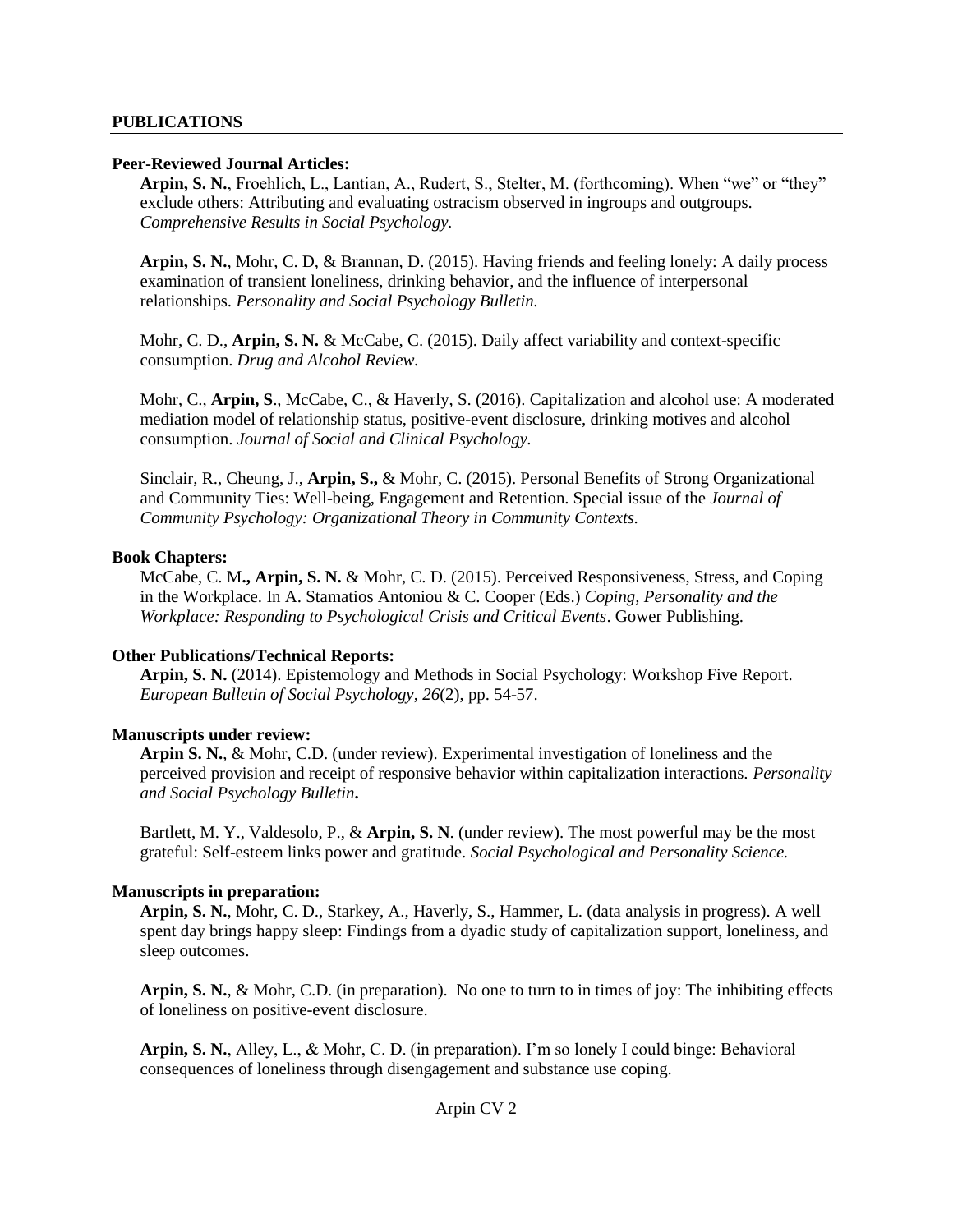**Arpin, S. N.,** Mohr, C. D., & Hammer, L. (data analysis in progress). Dyadic effects of loneliness on dyadic adjustment and health behaviors among veterans and romantic partners: Mediating role of perceived responsiveness.

**Arpin, S. N.**, Mohr, C. D., & Sinclair, R. (data analysis in progress). Bringing loneliness into the workplace: Loneliness, workplace demands, perceived coworker support, and employee health.

## **PRESENTATIONS**

\*denotes student author/co-author.

## **Conference Presentations**

Bartlett, M. Y., Valdesolo, P., & **Arpin, S. N.** (May, 2017). The most powerful may be the most grateful: Self-esteem links power and gratitude. Poster to be presented at the 29th annual convention for the Association for Psychological Science, Boston, MA.

\*Schmidt, D., & **Arpin, S. N.** (April, 2017). The effects of loneliness-related event attributions on capitalization, stress, and positive affect. Poster to be presented at the 97thannual convention for the Western Psychological Association, Sacramento, CA.

**Arpin, S. N.**, Mohr, C. D., Starkey, A., Haverly, S., Hammer, L. (January, 2017). A well spent day brings happy sleep: Findings from a dyadic study of capitalization support. In. B. J. Peters and H. T. Reis (Chairs), *Implications of sharing good news with others on health*. Symposium presented at the 18<sup>th</sup> annual meeting for the Society for Personality and Social Psychology, San Antonio, TX.

**Arpin, S. N.**, & Mohr, C. D. (January, 2016). Experimental investigation of loneliness and the perceived provision and receipt of responsive behavior within capitalization interactions. Poster presented at the 17th annual meeting for the Society for Personality and Social Psychology, San Diego, CA.

Brannan, D., Murphy, L., **Arpin**, S. N., Duhart, S., & Dutton-Bean, A. (January, 2016). Work-familyschool balance: A mixed methods examination of the effects of daily demands on moods. Presented at the Emotions Preconference for the  $17<sup>th</sup>$  annual meeting for the Society of Personality and Social Psychology, Sa Diego, CA.

Haverly, S.N., Mohr, C.D., McCabe, C.T., & **Arpin**, S.N. (January, 2016). The Dark Side of Capitalization: Emotional Costs Associated with Unsupportive Capitalization Processes. Poster presented at the 17<sup>th</sup> annual meeting of the Society for Personality and Social Psychology, San Diego, CA.

**Arpin, S. N.**, Alley, L., McCabe, C., Mohr, C. D., Haverly, S. (February, 2015). Investigating behavioral consequences of loneliness through disengagement and substance use coping. Poster presented at the 16<sup>th</sup> annual Society for Personality and Social Psychology Conference, Long Beach, CA.

Mohr, C., **Arpin, S.**, McCabe, C. (February, 2015). Capitalization and alcohol use: A moderated mediation model of relationship status, positive event disclosure, drinking motives and alcohol consumption. Poster to be presented at the 16<sup>th</sup> annual Society for Personality and Social Psychology conference, Long Beach, CA.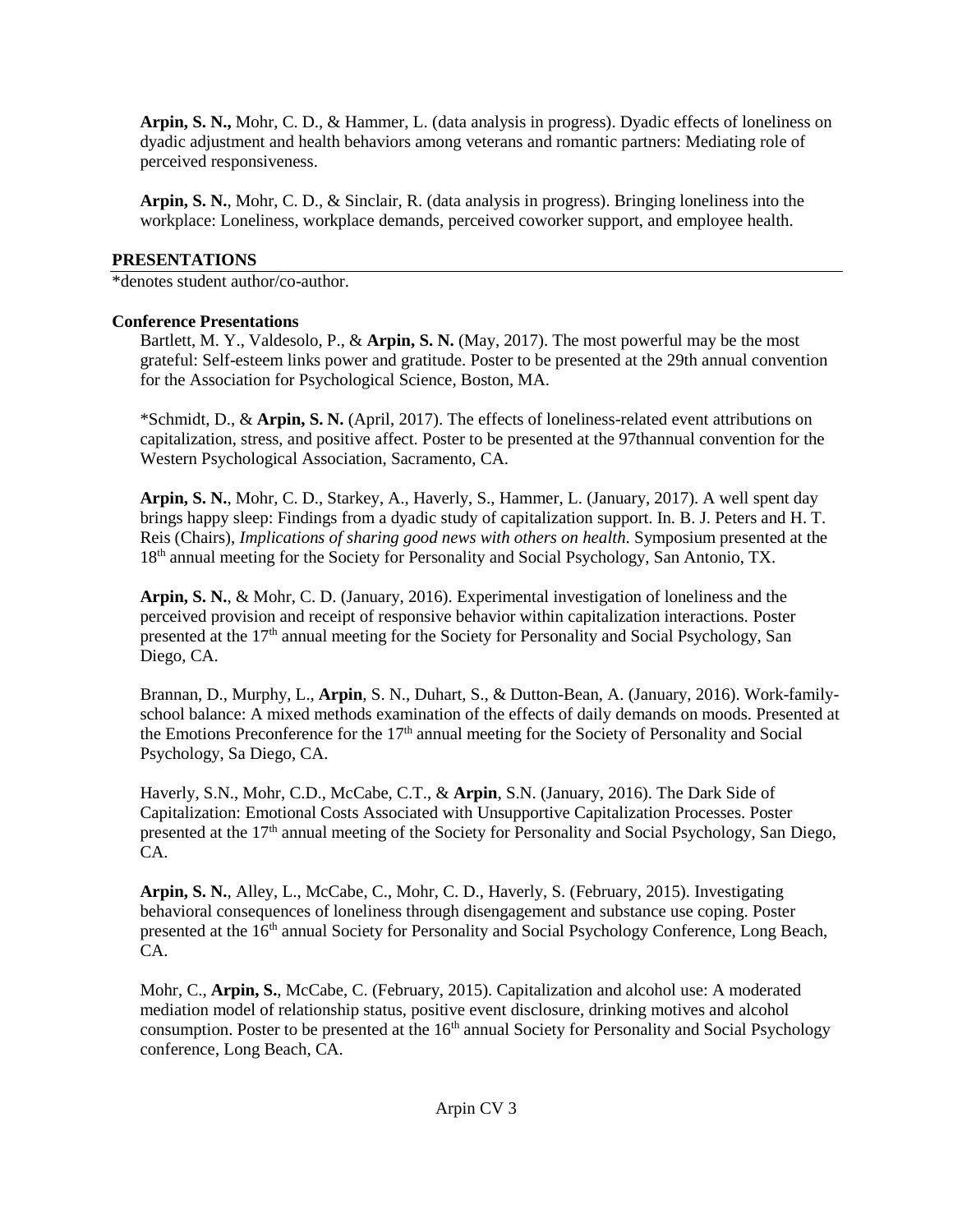**Arpin, S. N.**, & Mohr, C. D. (February, 2014). Having no one to turn to in times of joy: Loneliness, capitalization, and perceived relational deficits. Presented at the  $15<sup>th</sup>$  annual Society for Personality and Social Society Conference, Austin, TX.

Brannan, D., **Arpin, S.**, & Mohr, C. (February, 2014). The buffering effects of social support exchanges on affect variability-drinking relationships. Presented at the Emotions Preconference for 15<sup>th</sup> annual meeting for the Society of Personality and Social Psychology, Austin, TX.

Mohr, C., Alley, L., McCabe, C., & **Arpin, S.** (February, 2014). The Actor-Partner Interdependence Model in intimate relationships research: A systematic review. Presented at the  $15<sup>th</sup>$  annual Society for Personality and Social Society Conference, Austin, TX.

**Arpin, S. N.**, Mohr, C.D., Wendt, S., & Wang. M (June, 2013). Are you lonesome tonight?: A daily process examination of loneliness, social context, and alcohol consumption in Japanese college students. In. J.P. Read (Chair), *Do Youths Drink to Self-Medicate? When? Who?*. Symposium at the meeting for the Research Society on Alcoholism, Orlando, FL.

**Arpin, S. N.**, Mohr, C. D., & Brannan, D. (January, 2013). Loneliness, social context, and health behavior: The influence of gender and perceptions of support on responses to daily loneliness. Presented at the 14<sup>th</sup> annual Society for Personality and Social Society Conference in New Orleans, LA.

Mohr, C. D., Brannan, D., Wendt, S., Wright, R., Jacobs, L., & **Arpin, S. N.** (January, 2013). The buffering effects of discrete positive moods on alcohol use. Presented at the 14<sup>th</sup> annual conference for the Society of Personality and Social Psychology, New Orleans, LA.

Sinclair, R. R., Mohr, C. D., & **Arpin, S. N.** (May, 2013). Expressive writing interventions in occupational health: Issues and opportunities. Presented at the 10<sup>th</sup> annual Work Stress and Health International Conference, Los Angeles, CA.

Sinclair, R. R., Mohr, C.D., Sliter, M., & **Arpin, S. N.** (April, 2013). Positive work experiences in nursing: Structure, outcomes, and interventions. In. S. Kaplan (Chair) *Advances in Workplace Positive Psychology Interventions*. Symposium conducted at the 28th annual meeting for the Society for Industrial and Organizational Psychology, Houston, TX.

**Arpin, S. N.**, Mohr, C., & Wendt, S. (February, 2012). Perceived isolation and health behavior: A daily process examination of loneliness-related alcohol consumption and social context. Presented at the Emotions Preconference for  $13<sup>th</sup>$  annual meeting for the Society of Personality and Social Psychology, Sa Diego, CA.

# **Invited Talks and Presentations**

**Arpin, S. N.** (February, 2017). Better relationships for better health. Lecture presented for the *Greater Gonzaga Guild*, McCarthy Athletic Center, Spokane, WA.

**Arpin, S. N.** (January, 2017). Loneliness: Impact on Student Health and Well-being. Webinar filmed for the Office of Parent and Family Relations, Gonzaga University.